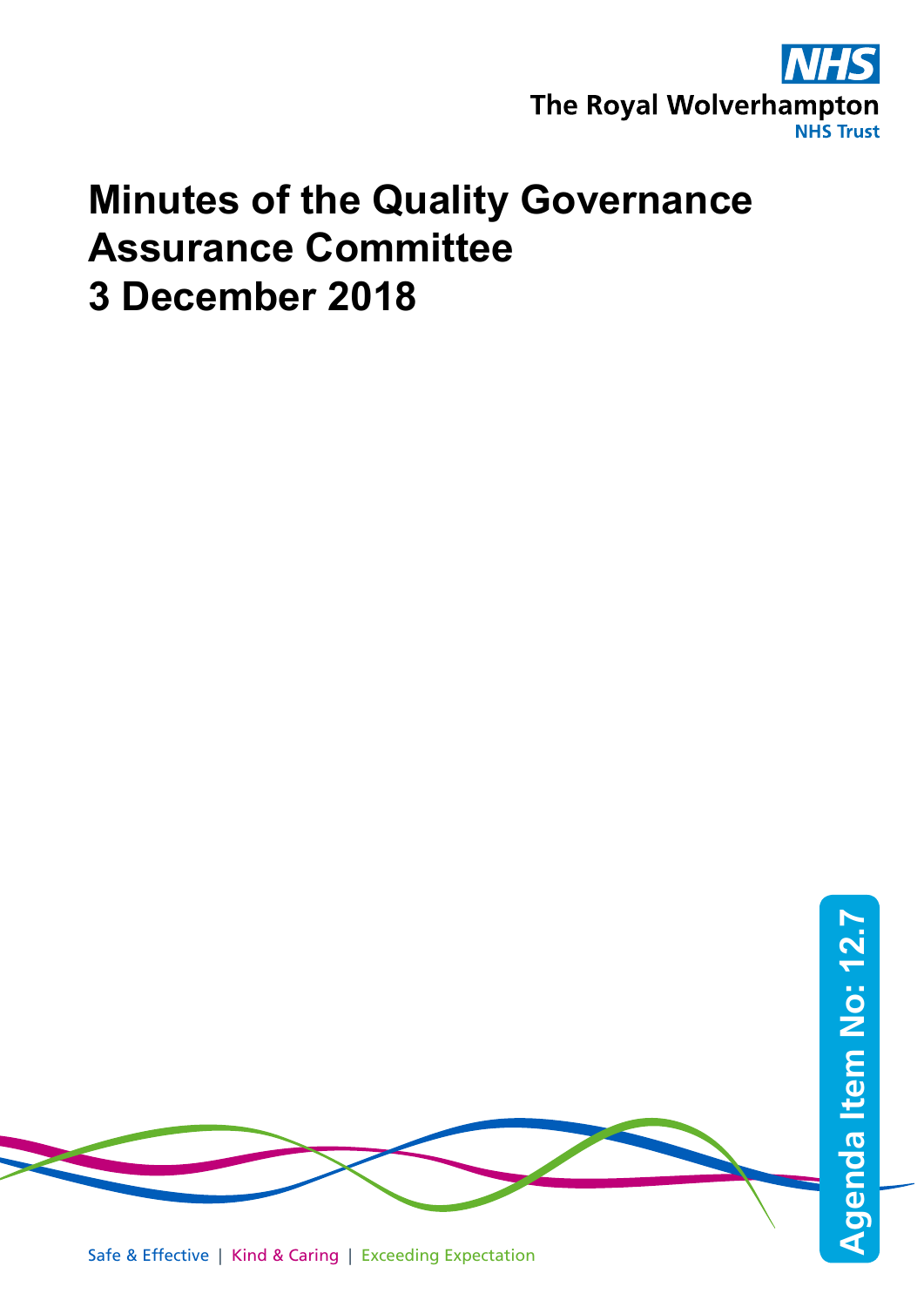## **Minutes of the Quality Governance Assurance Committee**

**held on the:**

**Date Wednesday 24 October 2018**

**Venue Room 6, WMI**

**Time 2.00pm to 4.00pm**

|                   | <b>Name</b>                    | Role                                |
|-------------------|--------------------------------|-------------------------------------|
| <b>Present:</b>   | R Edwards (RE) - Chair         | Non-Executive Director              |
|                   | M Arthur (MA)                  | Head of Governance & Legal Services |
|                   | A M Cannaby (AMC)              | <b>Chief Nursing Officer</b>        |
|                   | G Nuttall (GN)                 | <b>Chief Operating Officer</b>      |
|                   | Dr J Odum (JO)                 | <b>Medical Director</b>             |
|                   |                                |                                     |
| <b>Attendees:</b> | K Wilshere (KW) - via Skype    | <b>Company Secretary</b>            |
|                   | Martina Morris (MM) - Observer | Senior Clinical Manager - NHSI      |
|                   |                                |                                     |
| Apologies:        | D Loughton                     | <b>Chief Executive</b>              |
|                   | J Small                        | Non-Executive Director              |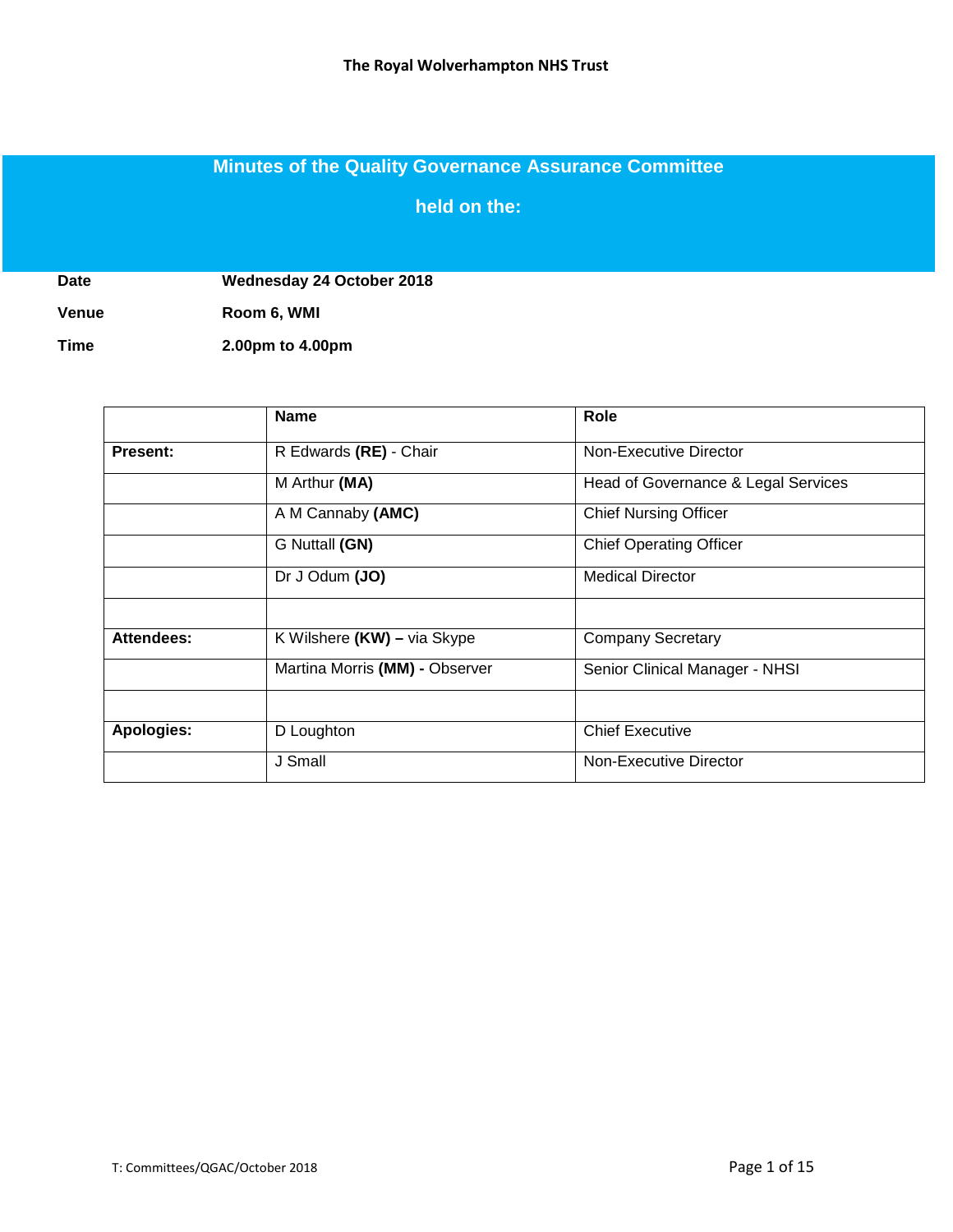| Item No                 |                                                                                                                                                                                                                                                                                                                                                                                                                                                                                                                                                           | <b>Action</b> |
|-------------------------|-----------------------------------------------------------------------------------------------------------------------------------------------------------------------------------------------------------------------------------------------------------------------------------------------------------------------------------------------------------------------------------------------------------------------------------------------------------------------------------------------------------------------------------------------------------|---------------|
| 1                       | Apologies for absence                                                                                                                                                                                                                                                                                                                                                                                                                                                                                                                                     |               |
|                         | Apologies were noted.                                                                                                                                                                                                                                                                                                                                                                                                                                                                                                                                     |               |
|                         | RE welcomed MM to the meeting and introductions were made. MM advised the meeting<br>that she was not in attendance to formally observe the committee; MM is visiting all of the<br>Trusts in her portfolio and feels it is useful to get to know more about them.                                                                                                                                                                                                                                                                                        |               |
| 1a                      | <b>Declarations of Interest</b>                                                                                                                                                                                                                                                                                                                                                                                                                                                                                                                           |               |
|                         | There were no Declarations of Interest.                                                                                                                                                                                                                                                                                                                                                                                                                                                                                                                   |               |
| $\overline{\mathbf{2}}$ | Minutes of Previous Meeting - Quality Governance Assurance Committee:                                                                                                                                                                                                                                                                                                                                                                                                                                                                                     |               |
|                         | Page 5 - risk 4661 - last line - should read: there have been no new incidents                                                                                                                                                                                                                                                                                                                                                                                                                                                                            |               |
|                         | Page $6 - 2nd$ paragraph – first line – should read: suggested consideration of whether there<br>has been enough movement to warrant changing the grade                                                                                                                                                                                                                                                                                                                                                                                                   |               |
|                         | Page 6 - risk 4734 remove reviewed and replace with removed                                                                                                                                                                                                                                                                                                                                                                                                                                                                                               |               |
|                         | Page 6 - remove the name Kelly Emmerson / Kelly                                                                                                                                                                                                                                                                                                                                                                                                                                                                                                           |               |
|                         | RESOLVED: Minutes of the Quality Governance Assurance Committee held on 19<br>September 2018 were approved as a correct record.                                                                                                                                                                                                                                                                                                                                                                                                                           |               |
| $\overline{\mathbf{3}}$ | <b>Matters arising from the Minutes</b>                                                                                                                                                                                                                                                                                                                                                                                                                                                                                                                   |               |
|                         | The action log was updated accordingly.                                                                                                                                                                                                                                                                                                                                                                                                                                                                                                                   |               |
| $\overline{\mathbf{4}}$ | <b>Regular Reports</b>                                                                                                                                                                                                                                                                                                                                                                                                                                                                                                                                    |               |
| 4.1                     | Integrated Quality & Performance Report - August - AM Cannaby & G Nuttall                                                                                                                                                                                                                                                                                                                                                                                                                                                                                 |               |
|                         | AMC presented the Quality section of this report and the meeting noted the new format. The<br>meeting was advised that AMC had met with RE, JS and Roger Dunshea to discuss the<br>format. The current format is a work in progress and will be discussed further at the next<br>Trust Board.                                                                                                                                                                                                                                                             |               |
|                         | AMC informed the meeting that the new Medical Examiner model will commence on 1<br>December 2018. Additional training has been given in regards to the Structured Judgement<br>Reviews (SJRs); plans are in place to clear the backlog by 31 December 2018.                                                                                                                                                                                                                                                                                               |               |
|                         | There have been several breaches in regards to Serious Incident Reporting. Discussions<br>have taken place with the CCG and on a weekly basis a meeting is held with AMC, JO and<br>MA who sign off the completed reports. Good progress is being made. AMC advised the<br>meeting that in August and September there was a lot of SUI's. Since the end of September<br>the Trust has been working with the CCG to ensure that the Trust is complying with the<br>guidance on reporting as this Trust is reporting a lot more than the guidance requires. |               |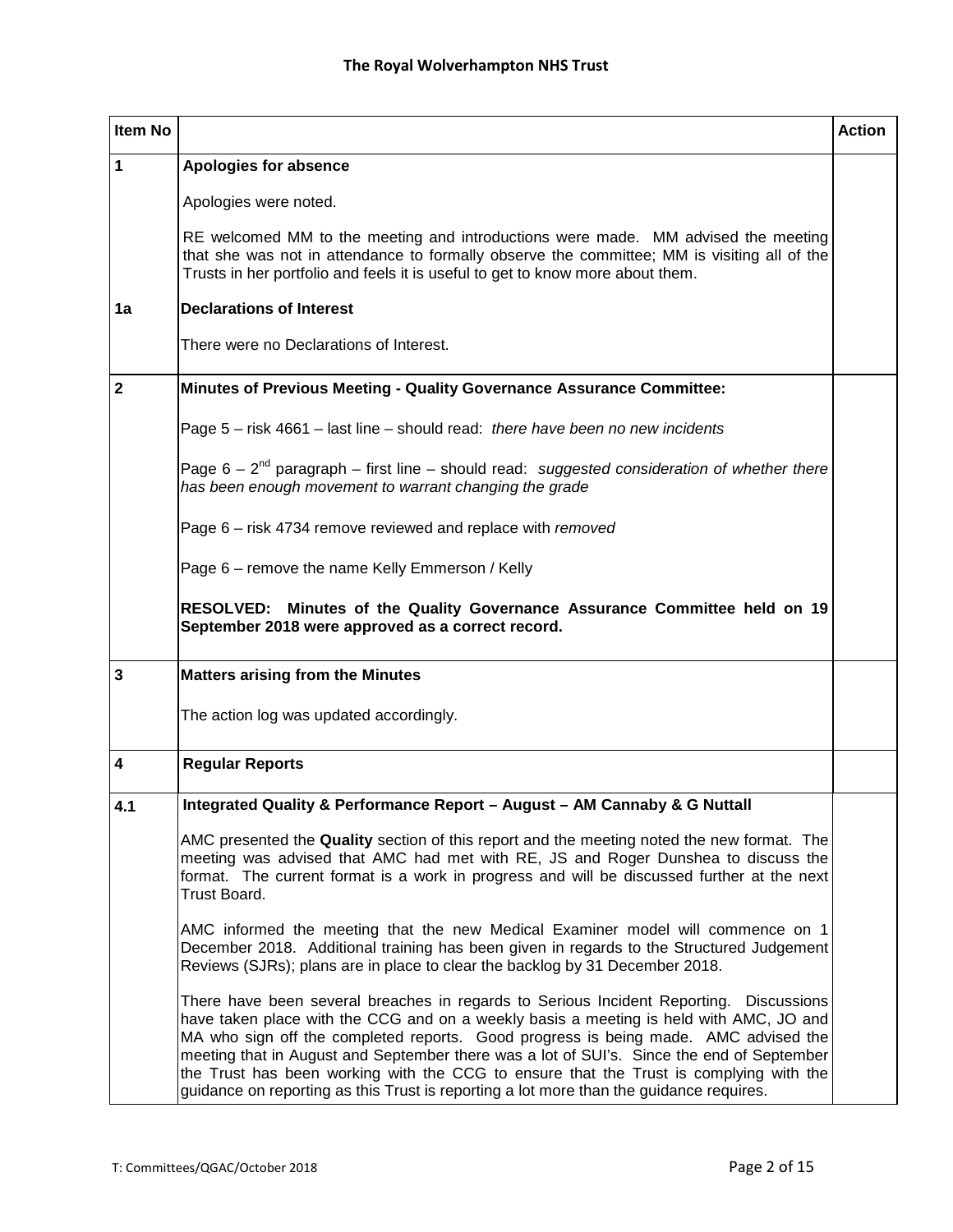| Item No |                                                                                                                                                                                                                                                                                                                                                                                                                                                                                                                                                                                                                                                                                                                                                                                                                                                                                                                                    | <b>Action</b> |
|---------|------------------------------------------------------------------------------------------------------------------------------------------------------------------------------------------------------------------------------------------------------------------------------------------------------------------------------------------------------------------------------------------------------------------------------------------------------------------------------------------------------------------------------------------------------------------------------------------------------------------------------------------------------------------------------------------------------------------------------------------------------------------------------------------------------------------------------------------------------------------------------------------------------------------------------------|---------------|
|         | AMC reported to the meeting that VTE Assessments are improving with a lot of work being<br>undertaken in AMU to ensure that the VTE Assessments are completed. Work is still on-<br>going between the Stroke Unit and A&E due to the electronic records are different. Badgernet<br>is still causing issues within Maternity, good progress is being made.                                                                                                                                                                                                                                                                                                                                                                                                                                                                                                                                                                         |               |
|         | Maternity C-Section rate is still high; plans are in place to audit inductions. AMC, JO & GN<br>are meeting with the teams in November to discuss what can be done differently and how to<br>take forward.                                                                                                                                                                                                                                                                                                                                                                                                                                                                                                                                                                                                                                                                                                                         |               |
|         | GN presented the Performance section of the report to the meeting. GN advised that brief<br>discussions took place at the Finance & Performance meeting in the morning.                                                                                                                                                                                                                                                                                                                                                                                                                                                                                                                                                                                                                                                                                                                                                            |               |
|         | GN reported that the Trust is predicting possible failure of the 2 week wait, 2 week wait Breast<br>Symptomatic, 31 Day First Treatment, 31 Day Sub Surgery, 31 Day Sub Radiotherapy, 62<br>Day wait for First Treatment, 62 Day Screening and 62 Day Consultant upgrade for<br>September. The meeting noted that validation is on-going with the final cancer data uploaded<br>nationally six weeks after month end. GN explained the diagnostic $-6$ week wait chart and<br>explained that the spike upwards is not good, this needs to be below the blue line for<br>achievement. The main issue is within Endoscopy and increased referrals, GN advised the<br>meeting that their recovery plan will probably take until the end of November. GN informed<br>the meeting that the Trust has received £200K through Cancer Alliance to help with cancer<br>diagnostics; a large proportion of this money has gone to Endoscopy. |               |
|         | GN advised the meeting that at the earlier Finance & Performance meeting herself and Simon<br>Evans had presented the IST Work and she was happy to share with the meeting.<br>The<br>meeting agreed it would be glad to see the presentation.                                                                                                                                                                                                                                                                                                                                                                                                                                                                                                                                                                                                                                                                                     | GN            |
|         | The meeting discussed the Cancer recovery plan and assurances were received from the<br>actions listed within the report.                                                                                                                                                                                                                                                                                                                                                                                                                                                                                                                                                                                                                                                                                                                                                                                                          |               |
|         | GN mentioned that that the IQ&P report now contains a section on Integrated Care. She said<br>it was a start and more metrics would be developed. The meeting discussed the format of the<br>report and agreed it was a useful example of what oculd be done.                                                                                                                                                                                                                                                                                                                                                                                                                                                                                                                                                                                                                                                                      |               |
|         | RE asked why, if HCA's were easy to recruit why was there an issue. AMC advised that when<br>the recruitment drive commenced there were lots of HCA vacancies. These posts were filled<br>September / October so there will be a period of induction and training before they become<br>part of workforce. While the Trust has concentrated on the substantive workforce the Trust is<br>now including in their focus the Bank staff, so that there is a flexible workforce.                                                                                                                                                                                                                                                                                                                                                                                                                                                       |               |
|         | RE sought clarification under the item of Urgent Care on page 14, line 6, in regards to Trolley<br>waits in ED not longer than 12 hours, after a brief discussion it was agreed to remove the<br>word not.                                                                                                                                                                                                                                                                                                                                                                                                                                                                                                                                                                                                                                                                                                                         | GN            |
|         | RE enquired about the reasoning behind the increase in cancer referrals within the 2 week<br>wait. GN replied that the CCG are undertaking a piece of work with all Primary Care Practices<br>around the referrals. There is a national pattern of an increase in referrals due to the new<br>electronic referral system, ERS, slots are open for two weeks and the Trust is receiving far<br>more referrals through this route. A piece of work is being undertaken to educate the GP's<br>which is being led by the CCG.                                                                                                                                                                                                                                                                                                                                                                                                         |               |
|         | RE noted that the Delayed Transfer of Care has increased and asked if it was known as to<br>why. GN informed the meeting that the percentage related to Wolverhampton and they are                                                                                                                                                                                                                                                                                                                                                                                                                                                                                                                                                                                                                                                                                                                                                 |               |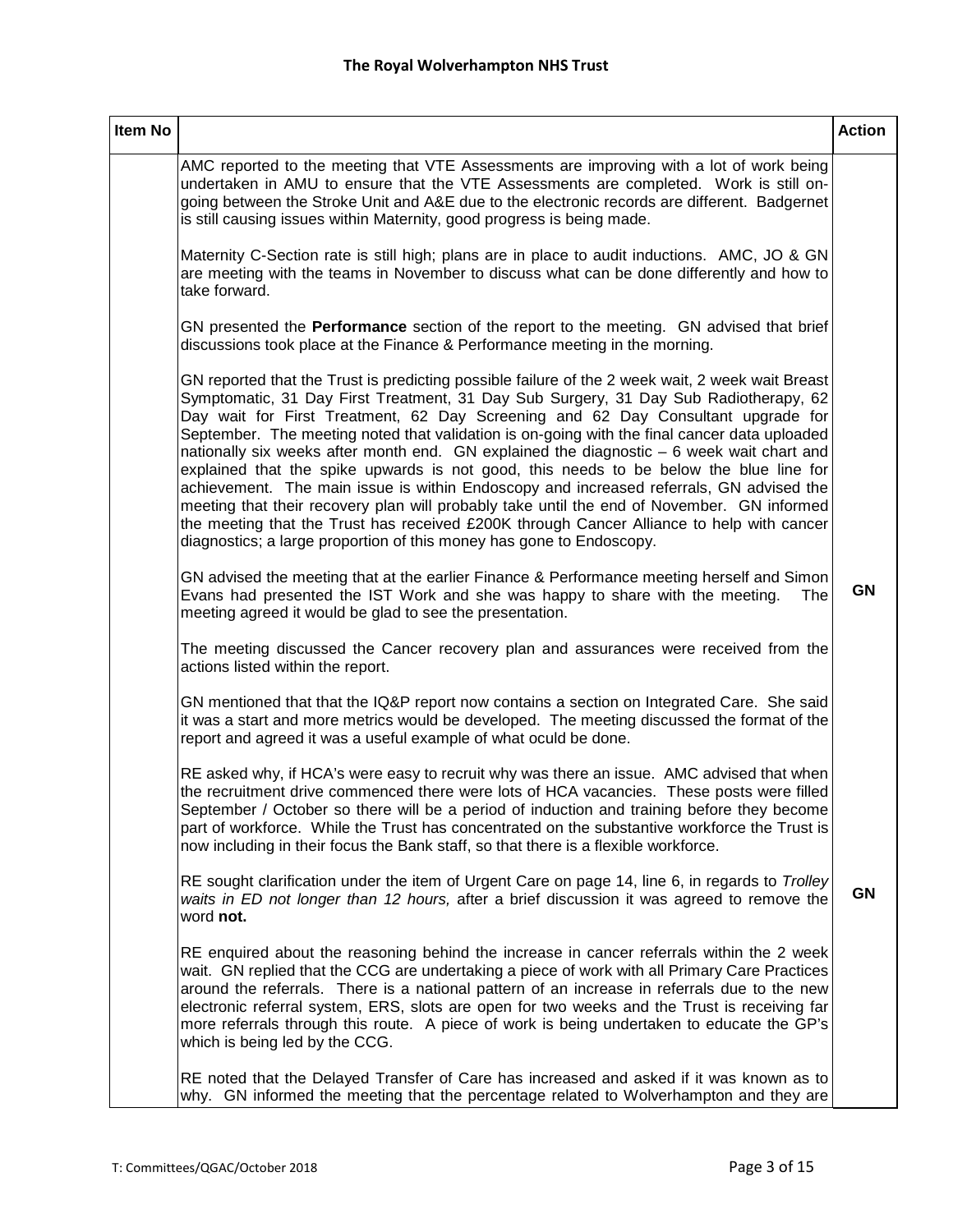| <b>Item No</b> |                                                                                                                                                                                                                                                                                                                                                                                                                                                                                                                                                                                                                                                                                                                                                                                                                                                                                                        | <b>Action</b> |
|----------------|--------------------------------------------------------------------------------------------------------------------------------------------------------------------------------------------------------------------------------------------------------------------------------------------------------------------------------------------------------------------------------------------------------------------------------------------------------------------------------------------------------------------------------------------------------------------------------------------------------------------------------------------------------------------------------------------------------------------------------------------------------------------------------------------------------------------------------------------------------------------------------------------------------|---------------|
|                | having issues with complex packages of care and their provider. GN assured the meeting<br>that they are working hard and this is being monitored through the Better Care fund /<br>programme.                                                                                                                                                                                                                                                                                                                                                                                                                                                                                                                                                                                                                                                                                                          |               |
|                | <b>Resolved: Report was accepted</b>                                                                                                                                                                                                                                                                                                                                                                                                                                                                                                                                                                                                                                                                                                                                                                                                                                                                   |               |
| 4.2            | Board Assurance Framework Key Issues - K Wilshere (via Skype)                                                                                                                                                                                                                                                                                                                                                                                                                                                                                                                                                                                                                                                                                                                                                                                                                                          |               |
|                | KW advised the meeting via Skype that:                                                                                                                                                                                                                                                                                                                                                                                                                                                                                                                                                                                                                                                                                                                                                                                                                                                                 |               |
|                | 0 new risks                                                                                                                                                                                                                                                                                                                                                                                                                                                                                                                                                                                                                                                                                                                                                                                                                                                                                            |               |
|                | 0 risks closed                                                                                                                                                                                                                                                                                                                                                                                                                                                                                                                                                                                                                                                                                                                                                                                                                                                                                         |               |
|                | 4 red risks:<br>SR1 - Workforce - Recruitment and Retention of staff across the Trust and in particular<br>the future pipeline of nursing and medical staff.<br><b>SR8</b> - That there is a failure to deliver recurrent CIP's.<br>SR9 - That the underlying deficit that the Trust has (in 2017/18) is not eliminated in<br>medium term to bring the Trust back to financial surplus.                                                                                                                                                                                                                                                                                                                                                                                                                                                                                                                |               |
|                | KW advised that SR12 will be updated the following day (25 October). JO commented<br>that the updates will be on the action plan and the Medical Examiner role. There will be a<br>brief update on the Independent Medical Expert; he is still gathering information. There<br>will also be an update on Mortality Review Group and what is being done within this<br>Group (SJR's, learning from deaths). There is no update to give on the SHMI. This<br>will be refreshed in November / December. The meeting discussed this risk. It was<br>pointed out that it needs tidying up to move material that appears in "controls" into<br>assurances; and the negative assurances did not describe the negative issues but went<br>straight to the measures to deal with them. KW and JO assured the meeting that these<br>matters would be part of the updating which will be made by the next report. |               |
|                | Since the paper has been circulated, the following risks have been updated:                                                                                                                                                                                                                                                                                                                                                                                                                                                                                                                                                                                                                                                                                                                                                                                                                            |               |
|                | SR1 (23/10/18)<br>SR6b (23/10/18)<br>SR8 (23/10/18)<br>SR9 (18/10/18)<br>SR11 (18/10/18)                                                                                                                                                                                                                                                                                                                                                                                                                                                                                                                                                                                                                                                                                                                                                                                                               |               |
|                | The above risks have been discussed at Finance & Performance and or Workforce<br>Committee. GN confirmed that Finance & Performance discussed SR6b and SR8 earlier.                                                                                                                                                                                                                                                                                                                                                                                                                                                                                                                                                                                                                                                                                                                                    |               |
|                | KW advised that <b>SR12</b> will be updated on Thursday morning. JO commented that the<br>updates will be on the action plan and the Medical Examiner role. There will be a brief<br>update on the Independent Medical Expert as he is still gathering information. There will<br>also be an update on Mortality Review Group and what is being done within this Group<br>(SJR's, learning from deaths). There is no update to give on the SHMI and will be<br>refreshed in November / December. The meeting discussed this risk and assurances<br>were received from JO and updates will be made by the next report.                                                                                                                                                                                                                                                                                  |               |
|                | The meeting commented that the document was shorter, easier to read and a much<br>better report.                                                                                                                                                                                                                                                                                                                                                                                                                                                                                                                                                                                                                                                                                                                                                                                                       |               |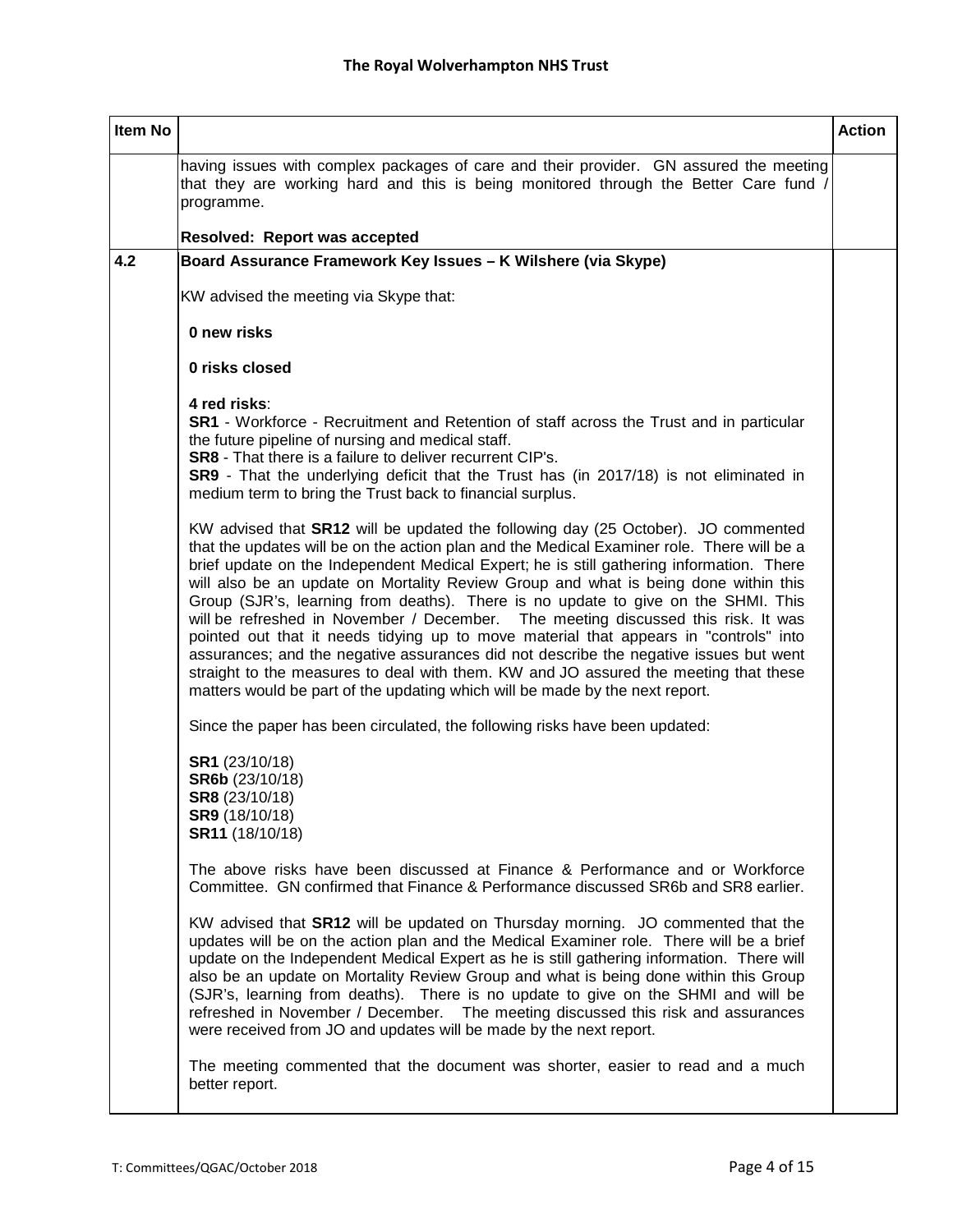| Item No |                                                                                                                                                                                                                                                                                                                                                                                                                                                                                                                                                                                                                                                                                                                                                                                                                                                                                                                                                                                                                                                                                                                                                                                                                                                                                                                                                                                       | <b>Action</b> |
|---------|---------------------------------------------------------------------------------------------------------------------------------------------------------------------------------------------------------------------------------------------------------------------------------------------------------------------------------------------------------------------------------------------------------------------------------------------------------------------------------------------------------------------------------------------------------------------------------------------------------------------------------------------------------------------------------------------------------------------------------------------------------------------------------------------------------------------------------------------------------------------------------------------------------------------------------------------------------------------------------------------------------------------------------------------------------------------------------------------------------------------------------------------------------------------------------------------------------------------------------------------------------------------------------------------------------------------------------------------------------------------------------------|---------------|
|         |                                                                                                                                                                                                                                                                                                                                                                                                                                                                                                                                                                                                                                                                                                                                                                                                                                                                                                                                                                                                                                                                                                                                                                                                                                                                                                                                                                                       |               |
|         | Trust Risk Register - M Arthur                                                                                                                                                                                                                                                                                                                                                                                                                                                                                                                                                                                                                                                                                                                                                                                                                                                                                                                                                                                                                                                                                                                                                                                                                                                                                                                                                        |               |
|         | MA presented the above and advised the meeting of the following:                                                                                                                                                                                                                                                                                                                                                                                                                                                                                                                                                                                                                                                                                                                                                                                                                                                                                                                                                                                                                                                                                                                                                                                                                                                                                                                      |               |
|         | 2 new risks:                                                                                                                                                                                                                                                                                                                                                                                                                                                                                                                                                                                                                                                                                                                                                                                                                                                                                                                                                                                                                                                                                                                                                                                                                                                                                                                                                                          |               |
|         | 5031 - Potential Non Compliance with The Fetal Anomaly, Paediatric Hips, Downs Pataus,<br>Edwards screening standards (COO) - this risk has been fully populated and all of the actions<br>are within date. This risk is currently graded as amber.                                                                                                                                                                                                                                                                                                                                                                                                                                                                                                                                                                                                                                                                                                                                                                                                                                                                                                                                                                                                                                                                                                                                   |               |
|         | 5083 - Lack of Trust wide dysphagia framework (COO) – there are a couple of actions which<br>are currently under way for the risk. The policy will be going to Policy Group in November and<br>there is work around rolling out the care pathway. The Governance Manager will liaise with<br>the Directorate at the next update in regards to audit. This risk is currently graded as amber.<br>MA advised that this will be a sample audit.                                                                                                                                                                                                                                                                                                                                                                                                                                                                                                                                                                                                                                                                                                                                                                                                                                                                                                                                          |               |
|         | 4 risks removed:                                                                                                                                                                                                                                                                                                                                                                                                                                                                                                                                                                                                                                                                                                                                                                                                                                                                                                                                                                                                                                                                                                                                                                                                                                                                                                                                                                      |               |
|         | 5012 - External/temporary pacing boxes (COO) – deescalated and will be monitored locally.                                                                                                                                                                                                                                                                                                                                                                                                                                                                                                                                                                                                                                                                                                                                                                                                                                                                                                                                                                                                                                                                                                                                                                                                                                                                                             |               |
|         | 4718 - Safeguarding Team Staffing. (CNO) – staffing issues have been resolved by<br>recruitment. Deescalated and will be monitored locally.                                                                                                                                                                                                                                                                                                                                                                                                                                                                                                                                                                                                                                                                                                                                                                                                                                                                                                                                                                                                                                                                                                                                                                                                                                           |               |
|         | 5017 - Unable to achieve the activity levels (CFO) – forecasts are now aligning better with the<br>Commissioning incomes - deescalated for local monitoring.                                                                                                                                                                                                                                                                                                                                                                                                                                                                                                                                                                                                                                                                                                                                                                                                                                                                                                                                                                                                                                                                                                                                                                                                                          |               |
|         | 4734 - Elevated Mortality Statistics (MD) - closed - escalated to BAF.                                                                                                                                                                                                                                                                                                                                                                                                                                                                                                                                                                                                                                                                                                                                                                                                                                                                                                                                                                                                                                                                                                                                                                                                                                                                                                                |               |
|         | <b>5 red risks:</b> MA confirmed that the five red risks have all been reviewed.                                                                                                                                                                                                                                                                                                                                                                                                                                                                                                                                                                                                                                                                                                                                                                                                                                                                                                                                                                                                                                                                                                                                                                                                                                                                                                      |               |
|         | 2080 - Risk to quality of patient care: reduced manpower (COO) – no changes made following<br>the review.                                                                                                                                                                                                                                                                                                                                                                                                                                                                                                                                                                                                                                                                                                                                                                                                                                                                                                                                                                                                                                                                                                                                                                                                                                                                             |               |
|         | 4661 - Lack of robust system for review and communication of test results (MD) – updates<br>made to the controls, assurances and actions around the reporting of test results. Some<br>results have been reported where this month for the first time the system has been able to<br>produce some audit figures. There is still some work around getting the reports to be filed so<br>they can be audited. JO explained to the meeting that the results should be filed in the month<br>that they have been requested. JO gave an overall review of the process. The Trust is<br>currently 20% complaint. JO to update to this meeting on a regular basis. This is a red risk.<br>RE asked what the problem was: was the software hard or time-consuming to use? JO said<br>the results had to be reviewed and also filed in order to be audited. This was not difficult to do<br>but was time consuming, especially if there was a large volume of results, which was the case<br>for some consultants. It might take anything upwards of half an hour to complete. Each service<br>area should have an SOP for filing results. Some areas and some consultants were very good<br>at completing this task, others were not. There had been some push-back over the time<br>commitment. Discussions were planned over the next few days over how to manage the<br>review and filing. |               |
|         |                                                                                                                                                                                                                                                                                                                                                                                                                                                                                                                                                                                                                                                                                                                                                                                                                                                                                                                                                                                                                                                                                                                                                                                                                                                                                                                                                                                       |               |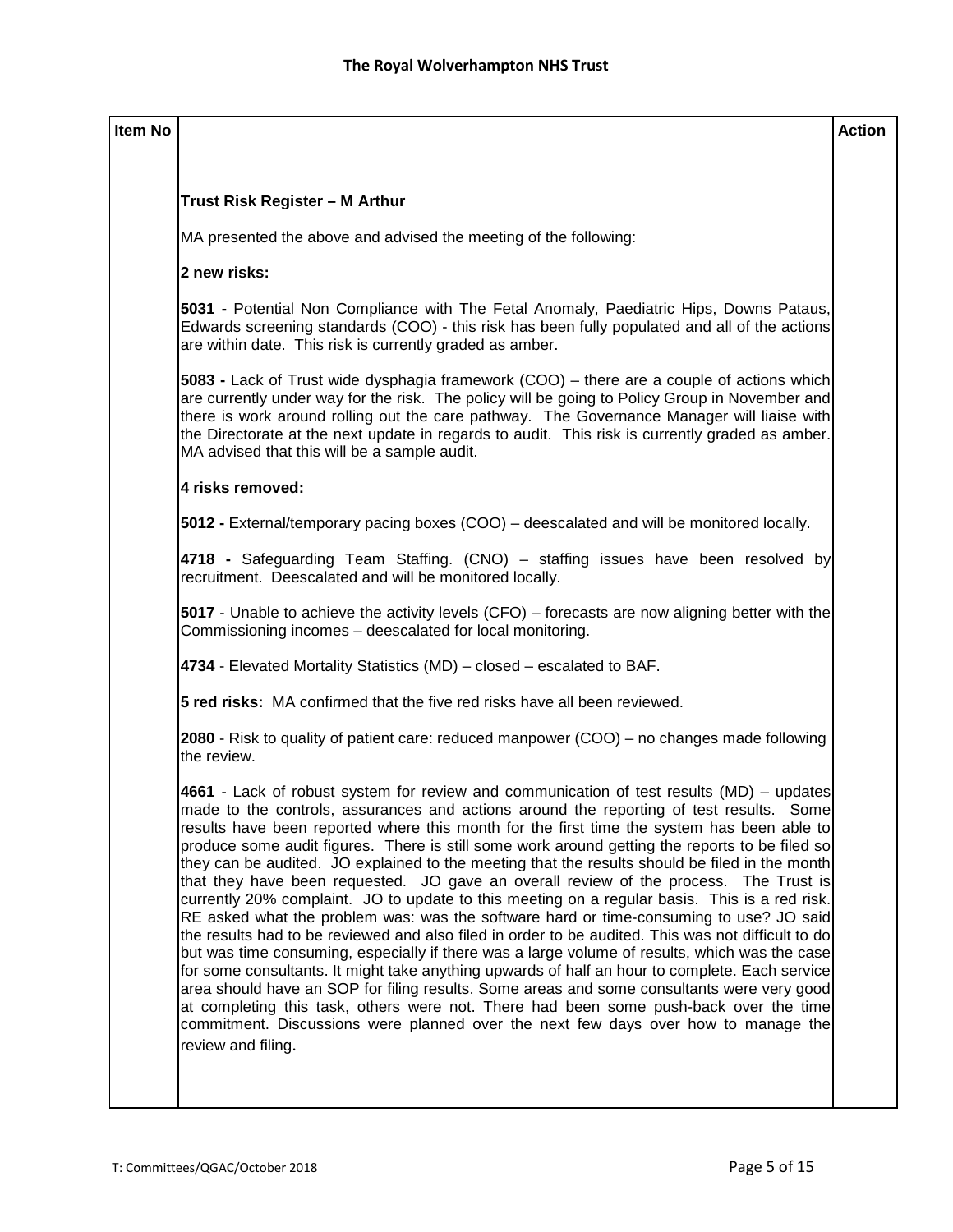| Item No |                                                                                                                                                                                                                                                                                                                                                                                                                                                                                                                                                                                                                                                                                                                                                                                             | <b>Action</b> |
|---------|---------------------------------------------------------------------------------------------------------------------------------------------------------------------------------------------------------------------------------------------------------------------------------------------------------------------------------------------------------------------------------------------------------------------------------------------------------------------------------------------------------------------------------------------------------------------------------------------------------------------------------------------------------------------------------------------------------------------------------------------------------------------------------------------|---------------|
|         | 4472 - Delays in Cubicle Assessment and Triage (COO) – no changes made following the<br>review.                                                                                                                                                                                                                                                                                                                                                                                                                                                                                                                                                                                                                                                                                             |               |
|         | 4113 - Division 1 failure to achieve CIP target (COO) – this has been updated with a single<br>action. All of the actions are in date. GN advised that a discussion took place at Finance &<br>Performance in regards to this risk and it was noted that the Trust is not meeting its CIP target<br>and GN asked if this risk could be extended to apply to all Divisions.                                                                                                                                                                                                                                                                                                                                                                                                                  |               |
|         | 4903 - Risk of non-compliance with Thoracic Service Specification (COO) – GN advised that<br>this should not have been graded at $4 \times 5 = 20$ red risk. MA to ask the Healthcare<br>Governance Manager to review this risk. The meeting agreed that this was a risk but not at<br>this grade.                                                                                                                                                                                                                                                                                                                                                                                                                                                                                          | МA            |
| 4.3     | Mortality - A M Cannaby                                                                                                                                                                                                                                                                                                                                                                                                                                                                                                                                                                                                                                                                                                                                                                     |               |
|         | AMC presented the above progress report on Mortality Management.                                                                                                                                                                                                                                                                                                                                                                                                                                                                                                                                                                                                                                                                                                                            |               |
|         | The meeting was informed that due to the efforts of JO's team an action plan has been<br>created and is comprehensive. The plan is currently split into seven areas:                                                                                                                                                                                                                                                                                                                                                                                                                                                                                                                                                                                                                        |               |
|         | Programme Management<br>$\bullet$<br>City wide programme<br>$\bullet$<br>Policy / Processes<br>$\bullet$<br>Quality / Safety of Care Mortality Reviews<br>$\bullet$<br>Education<br>$\bullet$<br>Workforce<br>$\bullet$<br><b>Communication Plan</b><br>$\bullet$                                                                                                                                                                                                                                                                                                                                                                                                                                                                                                                           |               |
|         | AMC advised the meeting that in the next couple of weeks David Loughton will be chairing a<br>Programme Board, this will ensure that he is happy with progress and holds the Executives to<br>account.                                                                                                                                                                                                                                                                                                                                                                                                                                                                                                                                                                                      |               |
|         | The Trust is working alongside the CCG, who are aware of our issues, around End of Life<br>Care across the whole pathway. There are also issues with nursing homes and admissions<br>from nursing homes.                                                                                                                                                                                                                                                                                                                                                                                                                                                                                                                                                                                    |               |
|         | The Medical Examiner interviews have taken place and the role will commence from the 1<br>December 2018. Nurses have been trained to undertake some of the backlog of SJR 1's.<br>Work is also ongoing in regards to what Clinicians write and how this affects coding. The work<br>will see if things can be written differently. JO feels that this Trust does not complete the<br>notes any different from other Trusts and wonders if the issue is in regards to capturing.                                                                                                                                                                                                                                                                                                             |               |
|         | The meeting discussed the action plan in-depth. AMC advised the meeting that the Trust is<br>looking to recruit some more senior Nurses to drive the Sepsis work.                                                                                                                                                                                                                                                                                                                                                                                                                                                                                                                                                                                                                           |               |
|         | RE asked how the Trust involves the relatives / carers of the deceased with the decision to do<br>a review. JO advised that this Trust does not do that systematically but it is something that<br>will need to be implemented. Following the death review if it is a SUI then the family will be<br>advised that a SUI will be undertaken. The review of the death is done in the Directorate and<br>escalation is done on the basis of the level of care provided according to the review. RE<br>asked that an additional action be included in the action plan, to cover the need to have a<br>system for involving the bereaved in decisions about investigations in line with the Learning<br>from Deaths Guidance. MM said further guidance on how this could be done had been issued |               |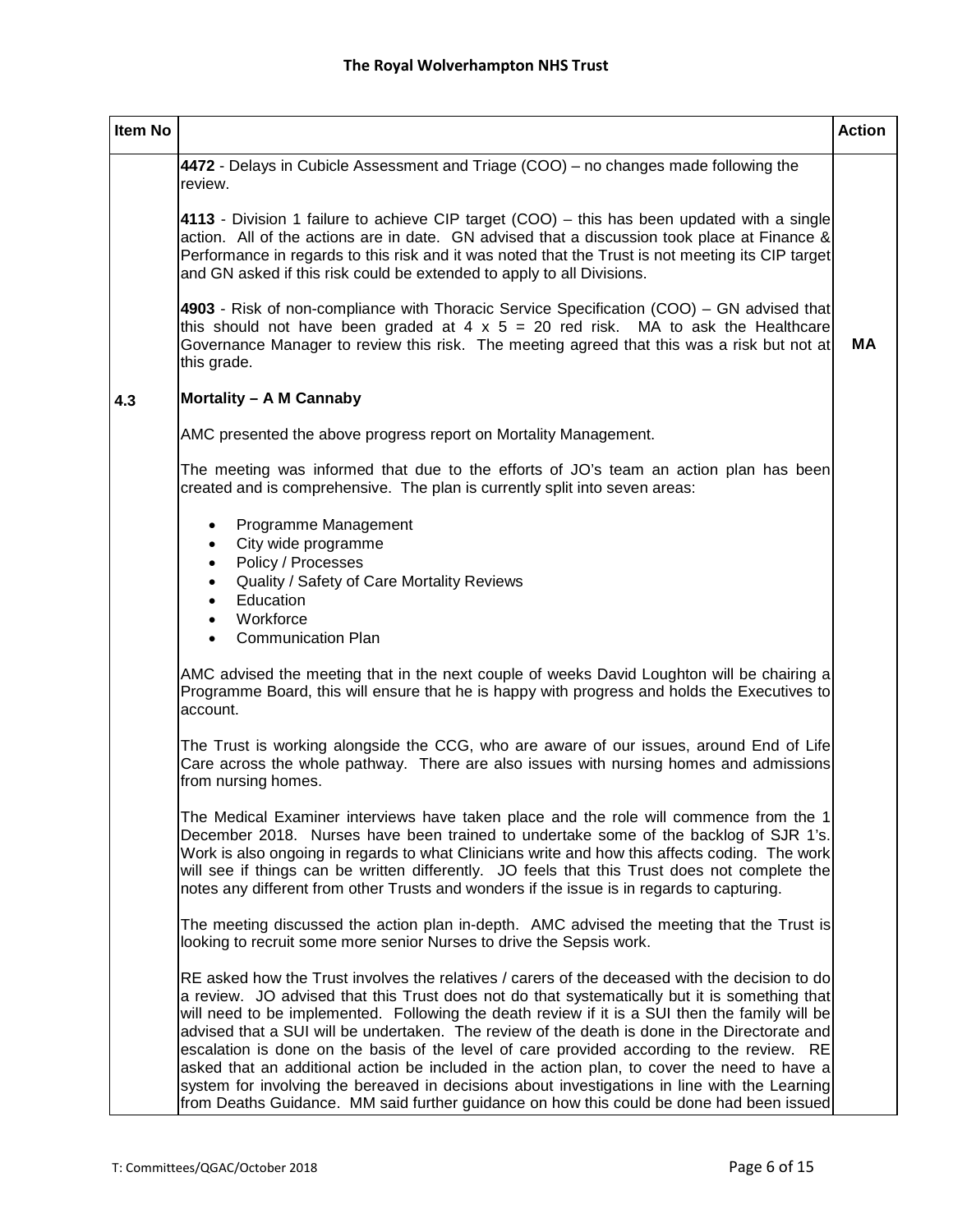| <b>Item No</b>  | <b>Action</b>                                                                                                                                                                                                                                                                                                                                                                                                                                                                                  |  |  |  |  |  |  |
|-----------------|------------------------------------------------------------------------------------------------------------------------------------------------------------------------------------------------------------------------------------------------------------------------------------------------------------------------------------------------------------------------------------------------------------------------------------------------------------------------------------------------|--|--|--|--|--|--|
|                 | in July by the National Quality Board. She would forward this to QGAC.                                                                                                                                                                                                                                                                                                                                                                                                                         |  |  |  |  |  |  |
|                 | Resolved: Report was accepted                                                                                                                                                                                                                                                                                                                                                                                                                                                                  |  |  |  |  |  |  |
| $5\phantom{.0}$ | <b>Sub Group Reports</b>                                                                                                                                                                                                                                                                                                                                                                                                                                                                       |  |  |  |  |  |  |
| 5.1             | Chairman's Report - Quality & Safety Intelligence Group (QSIG) - September 2018 - A<br><b>M Cannaby</b>                                                                                                                                                                                                                                                                                                                                                                                        |  |  |  |  |  |  |
|                 | The key points noted from the QSIG Chair's report are:                                                                                                                                                                                                                                                                                                                                                                                                                                         |  |  |  |  |  |  |
|                 | <b>Clinical Audit Programmes</b>                                                                                                                                                                                                                                                                                                                                                                                                                                                               |  |  |  |  |  |  |
|                 | <b>VTE Performance</b>                                                                                                                                                                                                                                                                                                                                                                                                                                                                         |  |  |  |  |  |  |
|                 | <b>Mortality Review</b><br>$\bullet$<br>104 day harm reviews – starting to gather pace now. A meeting is held on a monthly<br>basis, all of the patients are reviewed. AMC praised the work of Dr Simon Grummett.<br>A GP will start to help with the reviews with Dr Grummett. The CCG are also part of<br>the process. AMC advised the meeting that the report is presented to QSIG on a<br>monthly basis then to this meeting. This is a detailed process with learning being<br>extracted. |  |  |  |  |  |  |
| 5.2             | Resolved: Report was accepted.                                                                                                                                                                                                                                                                                                                                                                                                                                                                 |  |  |  |  |  |  |
|                 | Quality & Safety Intelligence Group minutes - September 2018                                                                                                                                                                                                                                                                                                                                                                                                                                   |  |  |  |  |  |  |
|                 | In regards to the 104 day harm review section of the minutes, RE asked for clarification on a<br>reply in regards to the Trust is relatively low down in the national league table and this Trust<br>doing poorly compared to other Trusts. GN replied that this was in relation to 62 day<br>performance which affects the number of 104 day harm reviews the Trust has to carry out.                                                                                                         |  |  |  |  |  |  |
|                 | The meeting accepted the minutes from the September meeting.                                                                                                                                                                                                                                                                                                                                                                                                                                   |  |  |  |  |  |  |
| 5.3             | Chairman's Report - Compliance Oversight Group (COG) - September 2018 - Dr J<br>Odum                                                                                                                                                                                                                                                                                                                                                                                                           |  |  |  |  |  |  |
|                 | The key points noted from the COG Chair's report are:                                                                                                                                                                                                                                                                                                                                                                                                                                          |  |  |  |  |  |  |
|                 | Resuscitation Group Report – the Paediatric cardiac arrest trolley audit was only 70%<br>compliant which is less than the previous year. A re-audit will be undertaken and<br>presented back to the group in November / December.                                                                                                                                                                                                                                                              |  |  |  |  |  |  |
|                 | Clinical Audit Plan – Division 3 are showing poor on their audit plan. JO advised the<br>$\bullet$<br>meeting that this has gone formally back to the Division. Introductions of the QIP's<br>programme will be made to the audit programme for individual directorates. A QIP<br>must be completed in a 12 month period; JO feels that this may be a challenge.                                                                                                                               |  |  |  |  |  |  |
|                 | Trauma Governance Committee - this is on the Risk Register and will be taken<br>outside of the meeting with the individual concerned.                                                                                                                                                                                                                                                                                                                                                          |  |  |  |  |  |  |
|                 | Resolved: Report was accepted.                                                                                                                                                                                                                                                                                                                                                                                                                                                                 |  |  |  |  |  |  |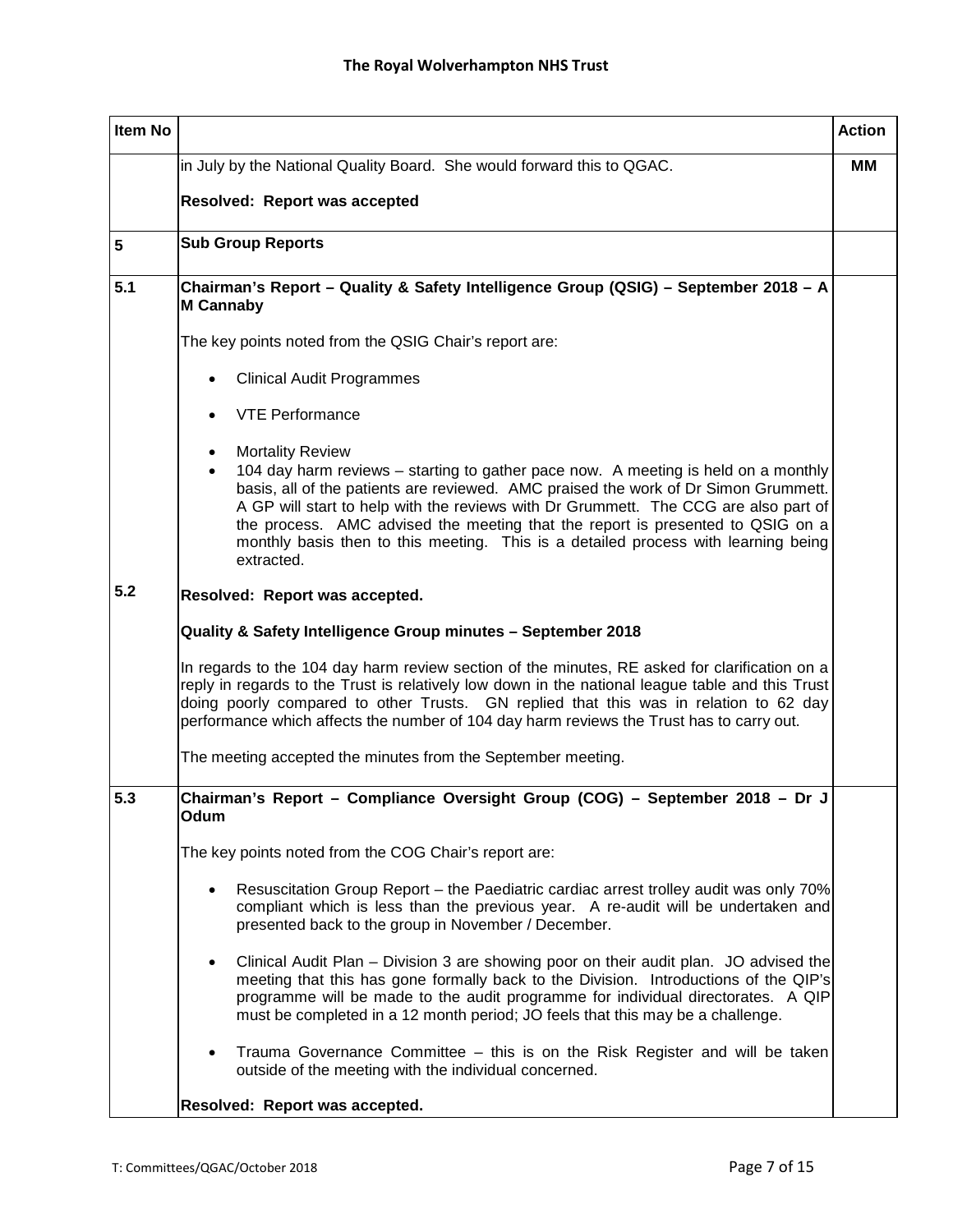| <b>Item No</b> |                                                                                                                                                                                                                                                                                                                                                                                                                                                                  | <b>Action</b>     |
|----------------|------------------------------------------------------------------------------------------------------------------------------------------------------------------------------------------------------------------------------------------------------------------------------------------------------------------------------------------------------------------------------------------------------------------------------------------------------------------|-------------------|
| 5.4            | <b>Compliance Oversight Group minutes - September 2018</b>                                                                                                                                                                                                                                                                                                                                                                                                       |                   |
|                | The meeting accepted the minutes from the September meeting.                                                                                                                                                                                                                                                                                                                                                                                                     |                   |
| 6              | <b>Assurance Reporting / Themed Reviews</b>                                                                                                                                                                                                                                                                                                                                                                                                                      |                   |
| 6.1            | <b>QGAC Draft Objectives - R Edwards</b>                                                                                                                                                                                                                                                                                                                                                                                                                         |                   |
|                | A brief discussion was held in regards to the QGAC draft objectives. It was agreed that CE<br>would circulate the paper and comments to be sent to CE and collated for next month.                                                                                                                                                                                                                                                                               | CE/<br><b>ALL</b> |
| 6.2            | QGAC Self-Assessment - R Edwards                                                                                                                                                                                                                                                                                                                                                                                                                                 |                   |
|                | The meeting commented that the feedback from the self-assessment was positive and will be<br>included in the annual report.                                                                                                                                                                                                                                                                                                                                      |                   |
| $\overline{7}$ | <b>Issues of Significance for the Trust Board</b>                                                                                                                                                                                                                                                                                                                                                                                                                |                   |
|                | <b>Advise</b>                                                                                                                                                                                                                                                                                                                                                                                                                                                    |                   |
|                | Martina Morris of NHSI West Midlands attended the meeting as an observer, to familiarise<br>herself with the Trust, as part of her role as lead with a number of West Midlands Trusts. She<br>commented that RWT's committee structure allocates detailed consideration of reports to a<br>level below QGAC, leaving QGAC members to have a wider-ranging and deeper discussion<br>than would be possible when a large number of papers are routinely presented. |                   |
|                | <b>QGAC Self-assessment</b><br>Mortality management report<br>New BAF risk: Mortality<br>New format for Integrated Quality and Performance Report                                                                                                                                                                                                                                                                                                                |                   |
|                | <b>Partial assurance</b>                                                                                                                                                                                                                                                                                                                                                                                                                                         |                   |
|                | <b>Mortality Review</b><br>104 day harm reviews                                                                                                                                                                                                                                                                                                                                                                                                                  |                   |
|                | <b>Issues to raise with Audit Committee</b>                                                                                                                                                                                                                                                                                                                                                                                                                      |                   |
|                | There were none.                                                                                                                                                                                                                                                                                                                                                                                                                                                 |                   |
| 8              | <b>Evaluation of Meeting - ALL</b>                                                                                                                                                                                                                                                                                                                                                                                                                               |                   |
|                | Good, align to what is needed. MM advised the meeting that she thinks it is interesting as<br>every meeting she attends is slightly different. AMC explained to MM how COG and QSIG<br>work and fit into the meeting structure of the Trust.                                                                                                                                                                                                                     |                   |
|                | MM commented that RWT's committee structure allocated detailed consideration of reports to<br>a level below QGAC, leaving QGAC members to have a wider ranging and deeper discussion<br>than would be possible when a large number of papers are routinely presented.                                                                                                                                                                                            |                   |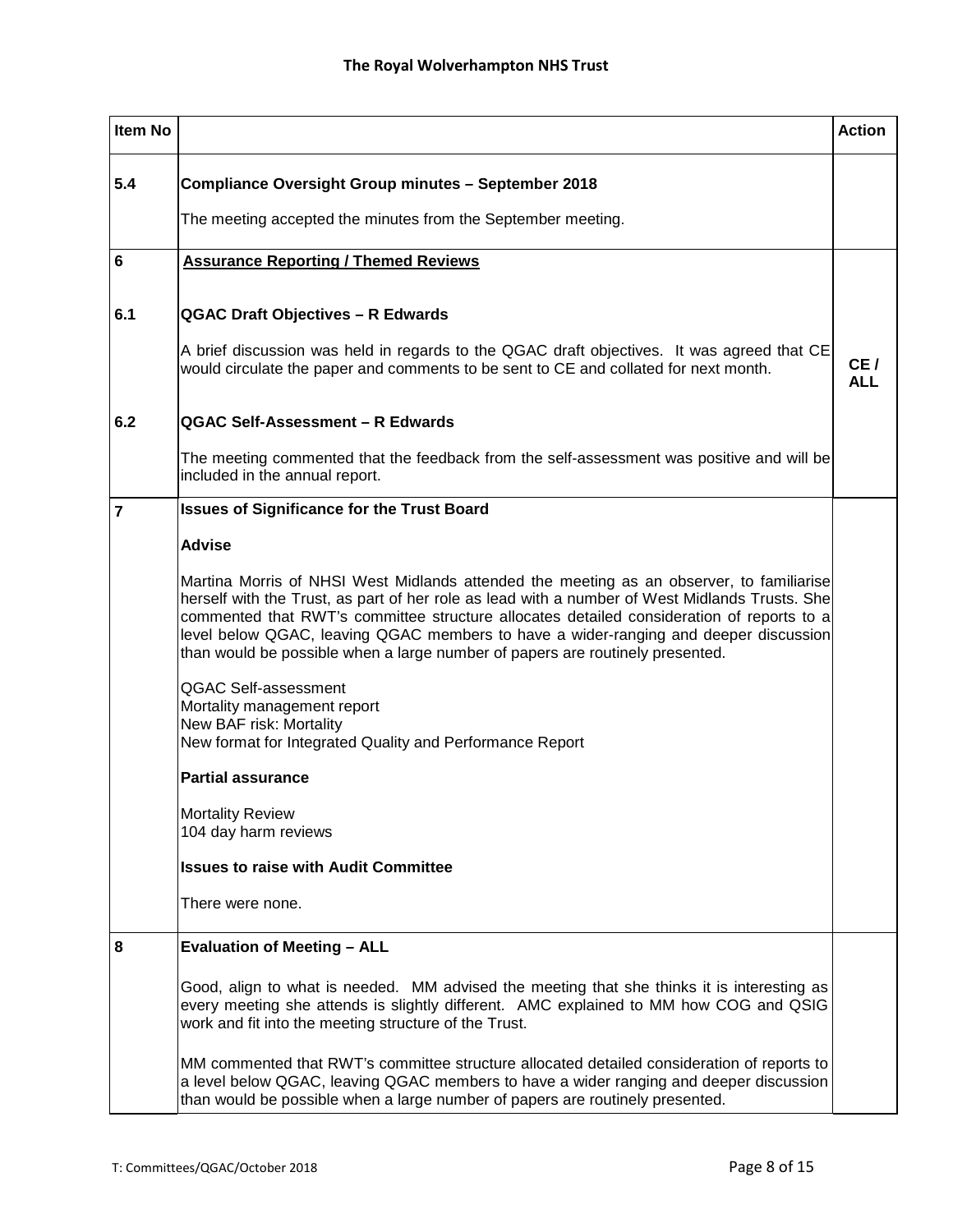| Item No |                                                                                                         | <b>Action</b> |
|---------|---------------------------------------------------------------------------------------------------------|---------------|
| 9       | <b>Any Other Business - ALL</b>                                                                         |               |
|         | MA advised the meeting that the schedule is under review and to be brought back to a future<br>meeting. |               |
| 10      | Date and time of Next Meeting:                                                                          |               |
|         | Wednesday 21 November 2018, 2pm to 4pm, Room 6, WMI                                                     |               |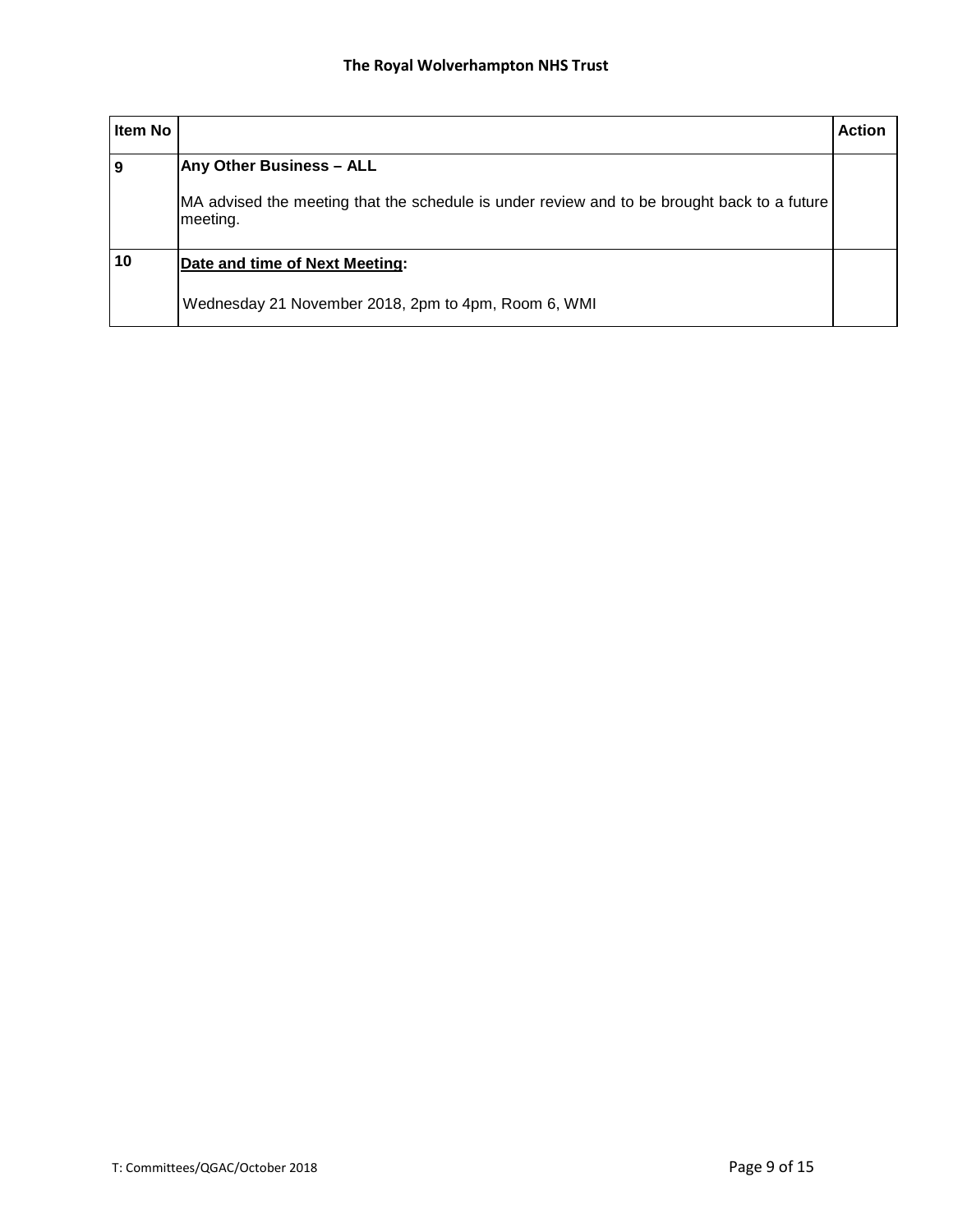## **COMMITTEES ACTION SUMMARY REPORT**

| <b>ITEM</b>       | Action to be taken raised from the<br>meeting                                                                                                                                                                                        | Lead      | <b>Committee</b><br><b>Date</b> | <b>Review</b><br>date | <b>Update</b>                                                                                                                     |
|-------------------|--------------------------------------------------------------------------------------------------------------------------------------------------------------------------------------------------------------------------------------|-----------|---------------------------------|-----------------------|-----------------------------------------------------------------------------------------------------------------------------------|
| 4.1 /<br>24.10.18 | GN advised the meeting that at the earlier<br>Finance & Performance meeting herself and<br>Simon Evans had presented the IST Work<br>and she was happy to share with the<br>meeting.                                                 | <b>GN</b> | 24.10.18                        | 21.11.18              |                                                                                                                                   |
| 4.1 /<br>24.10.18 | RE sought clarification under the item of<br>Urgent Care on page 14, line 6, in regards to<br>Trolley waits in ED not longer than 12 hours,<br>after a brief discussion it was agreed to<br>remove the word not.                     | <b>GN</b> | 24.10.18                        | 21.11.18              |                                                                                                                                   |
| 4.2/<br>24.10.18  | 4903 - Risk of non-compliance with Thoracic<br>Service Specification (COO) - GN advised<br>that this should not have been graded at 4 x<br>$5 = 20$ red risk. MA to ask the Healthcare<br>Governance Manager to review this risk.    | <b>MA</b> | 24.10.18                        | 21.11.18              |                                                                                                                                   |
| 4.3/<br>24.10.18  | MM said further guidance on how this could<br>be done had been issued in July by the<br>National Quality Board. She would forward<br>this to QGAC.                                                                                   | <b>MM</b> | 24.10.18                        | 21.11.18              | Completed                                                                                                                         |
| 6.1/<br>24.10.18  | <b>QGAC Draft Objectives - R Edwards</b><br>A brief discussion was held in regards to the<br>QGAC draft objectives. It was agreed that<br>CE would circulate the paper and comments<br>to be sent to CE and collated for next month. | CE / ALL  | 24.10.18                        | 21.11.18              |                                                                                                                                   |
| 4.3/<br>19.09.18  | 4528 - JS asked if the datix had been<br>updated as it has been on for a long time.<br>GN to chase for an update.                                                                                                                    | <b>GN</b> | 19.09.18                        | 24.10.18              | GN advised that this risk had still not been updated -<br>GN to chase for an update and bring forward to the<br>November meeting. |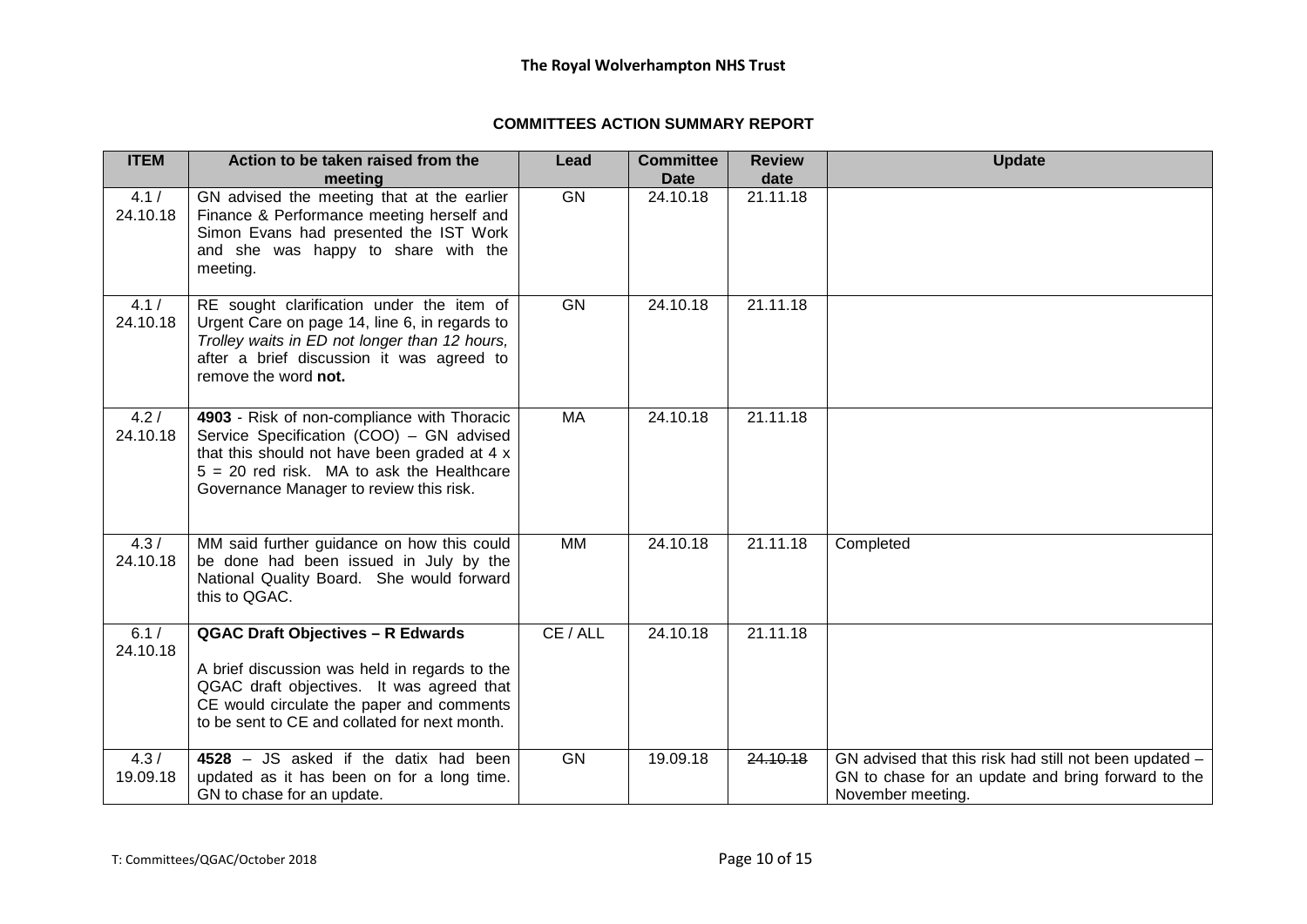|                  |                                                                                                                                          |     |          | 21.11.18 |                                                                                                                                                   |
|------------------|------------------------------------------------------------------------------------------------------------------------------------------|-----|----------|----------|---------------------------------------------------------------------------------------------------------------------------------------------------|
| 6.1/<br>19.09.18 | AMC referred to the requirements of LeDeR<br>(Learning Disabilities Mortality Review) report<br>and would circulate it to the Committee. | AMC | 19.09.18 | 24.10.18 | MA advised that Safeguarding was discussed once a<br>year at this meeting. AMC to ask Safeguarding team<br>for a report for next month's meeting. |
|                  |                                                                                                                                          |     |          | 21.11.18 |                                                                                                                                                   |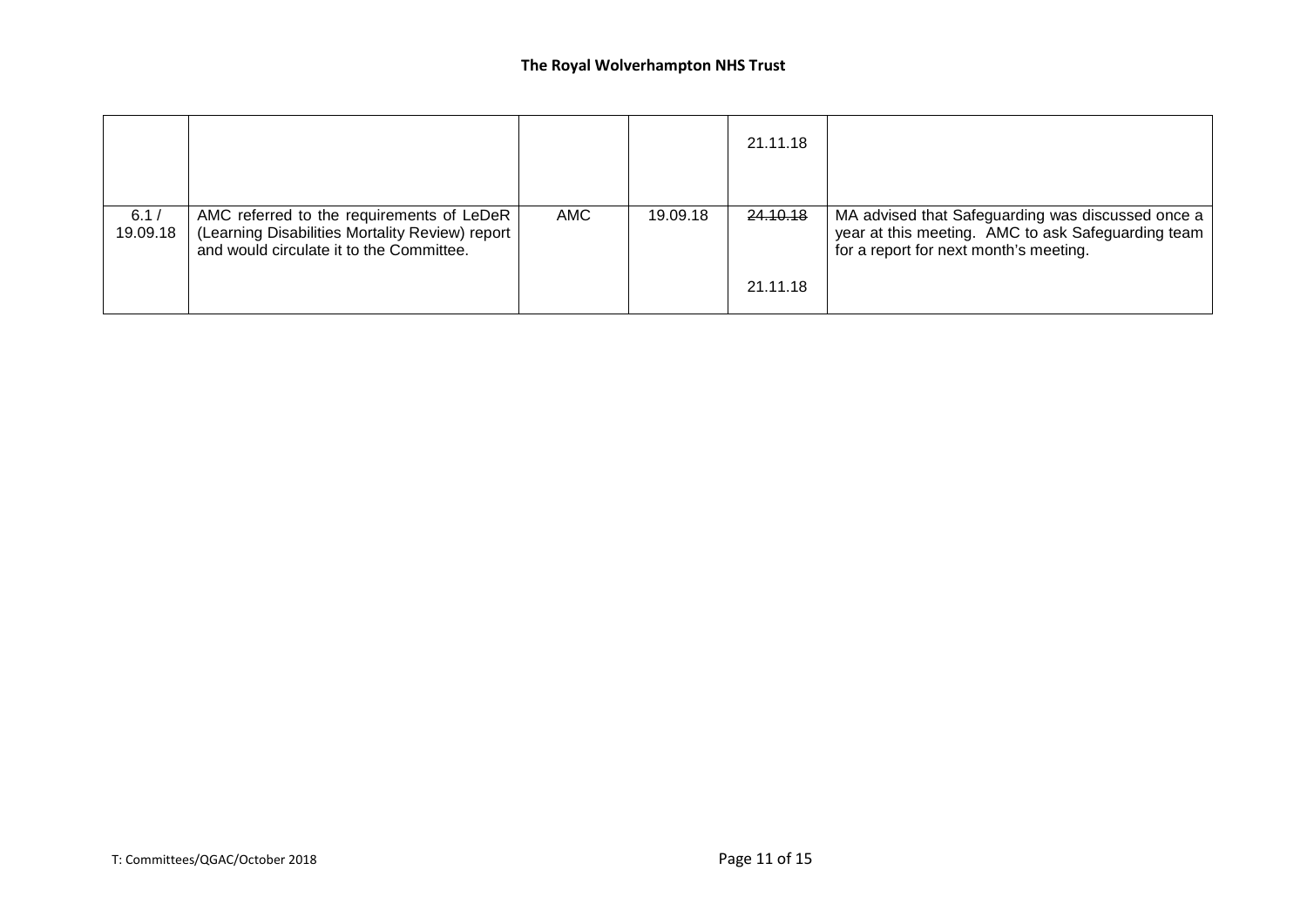| <b>ITEM</b>      | Action to be taken raised from the<br>meeting                                                                                                                                                                                                                                                                                                                                                                                                                                                                                                           | Lead       | <b>Carried</b><br>forward from | <b>Committee</b><br><b>Review date</b> | <b>Update</b>                                                                                                                                                                                                                                                                            |
|------------------|---------------------------------------------------------------------------------------------------------------------------------------------------------------------------------------------------------------------------------------------------------------------------------------------------------------------------------------------------------------------------------------------------------------------------------------------------------------------------------------------------------------------------------------------------------|------------|--------------------------------|----------------------------------------|------------------------------------------------------------------------------------------------------------------------------------------------------------------------------------------------------------------------------------------------------------------------------------------|
| 4.3/<br>19.09.18 | 4706 - RE asked what else we can do<br>with the Theatres. GN confirmed that<br>action is being undertaken and not<br>reflected in the risk.<br>Estates are<br>planning to undertake further work within<br>Theatres that is linked to this risk. The<br>risk needs to be updated.                                                                                                                                                                                                                                                                       | GN         | 19.09.18                       | 24.10.18                               | GN reported that this risk had been updated - agreed<br>to close action.<br>RE commented that the action does not relate to the<br>risk. GN explained that the actions related to risk $3 -$<br>fire safety and 6 storage rather than 1 sewage ingress.<br>Actions require renumberting. |
| 4.3/<br>19.09.18 | 5012 - JS asked if this was an internal<br>or supplier issue and if it is what are the<br>Trust doing to alert suppliers. AMC<br>advised that there has been an issue<br>around training which has been<br>resolved; an issue around wires and this<br>has been resolved. Maintenance has<br>also been resolved. AMC contacted<br>(Healthcare Governance Manager -<br>Division 2) to ask if this risk could be de-<br>escalated, advised that she would take<br>back to the Division for approval. MA to<br>forward the risk update to QGAC<br>members, | <b>MA</b>  | 19.09.18                       | 24.10.18                               | MA replied that this risk had been updated and had<br>now been deescalated - CLOSED                                                                                                                                                                                                      |
| 5.4/<br>19.09.18 | RE referred to the QRV Community 6<br>month report, item 6.2 and asked when<br>Skyguard had been introduced. AMC<br>offered to find out more and inform the<br>meeting.                                                                                                                                                                                                                                                                                                                                                                                 | <b>AMC</b> | 19.09.18                       | 24.10.18                               | AMC replied to this action via e-mail - agreed to close                                                                                                                                                                                                                                  |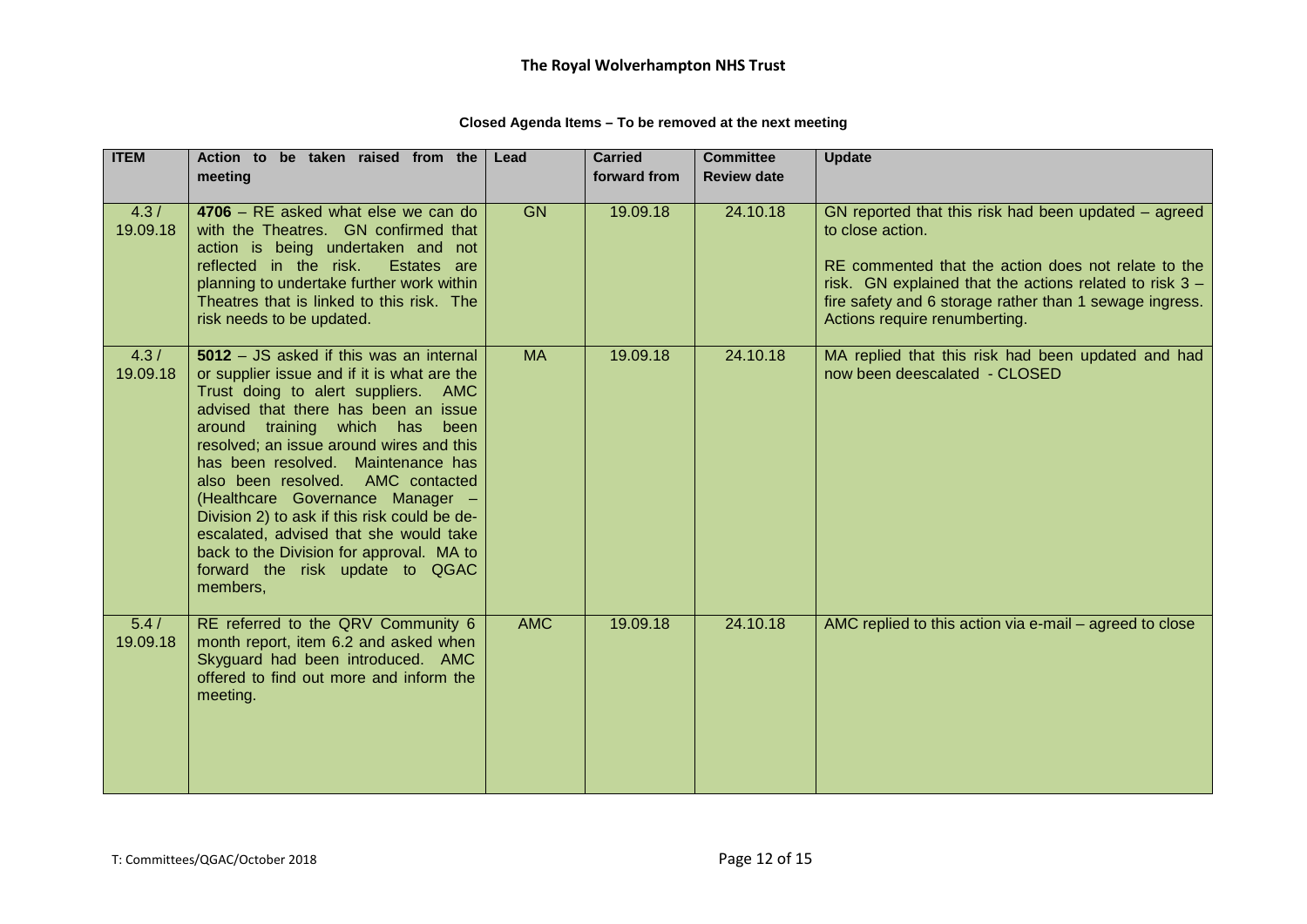| 6.2/<br>19.09.18  | 6.2 Committee Self-Assessment for<br><b>Effectiveness - R Edwards</b><br>RE presented the above questionnaire                                                                                                                                                                                                                                                          | CE        | 19.09.18 | 24.10.18 | Completed                                                                                                                                                                                                                                                                                                                                                                                                                                                                |
|-------------------|------------------------------------------------------------------------------------------------------------------------------------------------------------------------------------------------------------------------------------------------------------------------------------------------------------------------------------------------------------------------|-----------|----------|----------|--------------------------------------------------------------------------------------------------------------------------------------------------------------------------------------------------------------------------------------------------------------------------------------------------------------------------------------------------------------------------------------------------------------------------------------------------------------------------|
|                   | to the meeting. After a brief discussion<br>RE asked CE to circulate to the<br>committee for discussion at the next<br>meeting.                                                                                                                                                                                                                                        |           |          |          |                                                                                                                                                                                                                                                                                                                                                                                                                                                                          |
|                   | RE will circulate a note of her reflections<br>on the self-assessment.                                                                                                                                                                                                                                                                                                 | <b>RE</b> | 19.09.18 | 24.10.18 | On the agenda - CLOSE                                                                                                                                                                                                                                                                                                                                                                                                                                                    |
| 4.1 /<br>25.07.18 | GN confirmed that she has received the<br>report from the Intensive Support Team<br>and will share with everyone.                                                                                                                                                                                                                                                      | <b>GN</b> | 25.07.18 | 19.09.18 | GN confirmed that the report has been submitted to<br>Finance & Performance and will share with this<br>meeting. Bring forward.                                                                                                                                                                                                                                                                                                                                          |
|                   |                                                                                                                                                                                                                                                                                                                                                                        |           |          | 24.10.18 | Report has been circulated - CLOSE                                                                                                                                                                                                                                                                                                                                                                                                                                       |
| 4.2/<br>30.05.18  | $4862$ – Neonatal cots – RE asked if the<br>business case for additional staff had<br>been approved at the April TMC, GN<br>confirmed that it had and the department<br>are out to recruitment. RE asked for the<br>action regarding comment commencing<br>There are ongoing incidents relating to<br>the lack of clinical equipment etc, GN<br>agreed to review this. | <b>GN</b> | 30.05.18 | 20.06.18 | GN reported that 4862 is going to be amalgamated<br>with risk 4962. GN said that when she asked about<br>"ongoing incidents relating to the lack of clinical<br>equipment etc" no-one knew of any. RE asked that, in<br>order to close this out, the originators of the risk be<br>formally asked for the reasons behind this<br>previous negative assurance, whether there had been<br>any incidents, and what action had been taken.<br>Bring forward to July meeting. |
|                   |                                                                                                                                                                                                                                                                                                                                                                        |           |          | 25,07,18 | GN confirmed that she did chase for an update on this<br>risk however did not receive a reply and therefore this<br>risk was not updated - bring forward to September.                                                                                                                                                                                                                                                                                                   |
|                   |                                                                                                                                                                                                                                                                                                                                                                        |           |          | 19.09.18 | GN confirmed that Division1 have updated their risks<br>and no incidents have been raised. Bring forward to<br>October meeting.<br>GN does not feel there is any update for this risk.                                                                                                                                                                                                                                                                                   |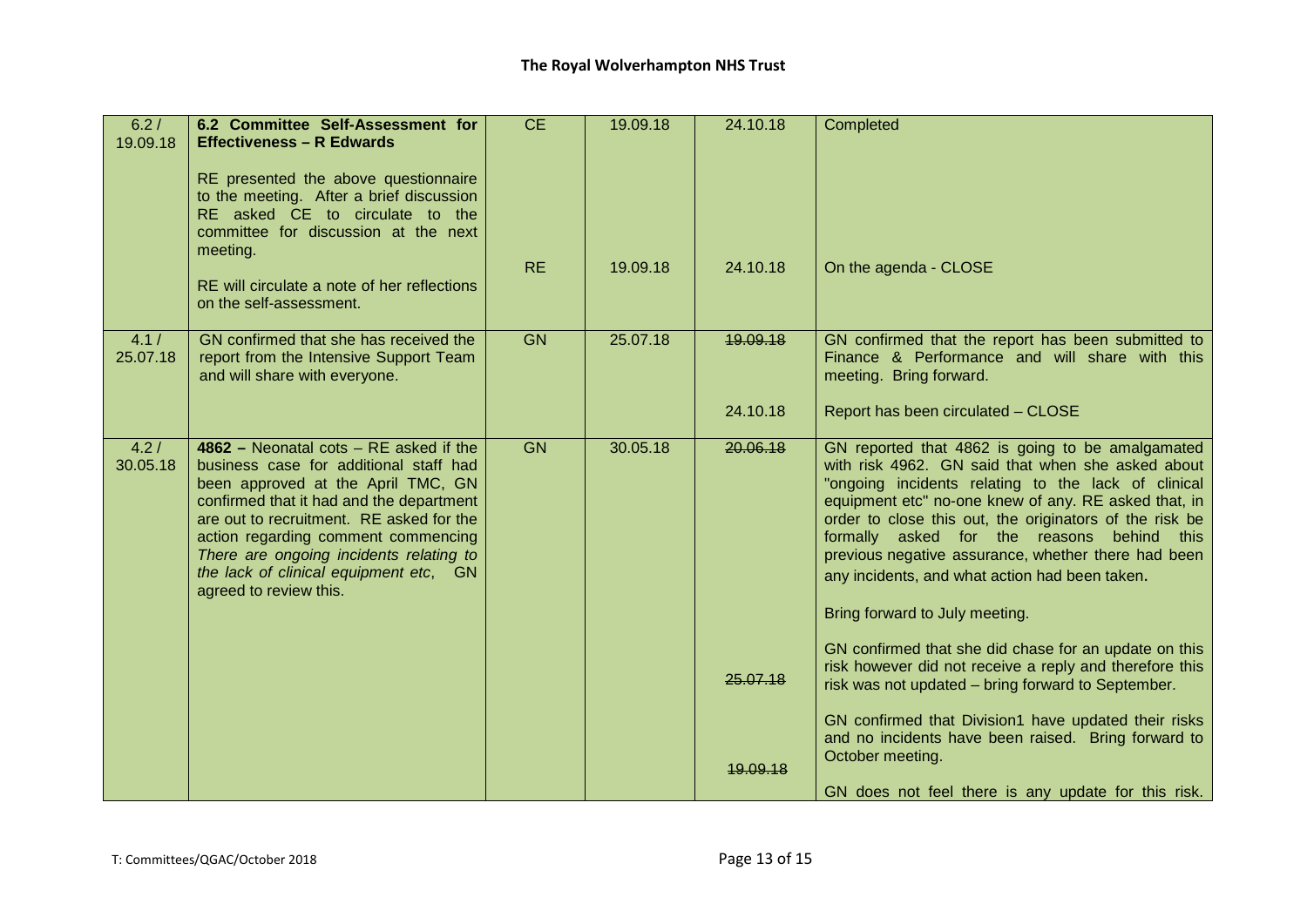|                  |                                                                                                                                                                                                                  |           |          | 24.10.18 | There are no incidents noted for this risk. Head of<br>Midwifery confirmed to GN that there were no<br>incidents.<br><b>CLOSE</b>                                                                                                                                                                                                                                   |
|------------------|------------------------------------------------------------------------------------------------------------------------------------------------------------------------------------------------------------------|-----------|----------|----------|---------------------------------------------------------------------------------------------------------------------------------------------------------------------------------------------------------------------------------------------------------------------------------------------------------------------------------------------------------------------|
| 5.2/<br>25.04.18 | 1713 - JS asked GN about the business<br>case for recording electronic tool to<br>assist with job planning. GN replied that<br>an update paper went to the Executives,<br>GN to add a revised date to this risk. | <b>GN</b> | 25.04.18 | 30.05.18 | GN reported that she had had a conversation with<br>Brian McKaig regarding conducting a complete review<br>of the job planning risk. Brian McKaig will be reporting<br>to the Audit Committee in August.<br>Bring forward to the next meeting.                                                                                                                      |
|                  |                                                                                                                                                                                                                  |           |          | 20.06.18 | GN confirmed that she had spoken to Brian McKaig<br>who agreed to update the risk; however, this will now<br>be done in readiness for the Audit Committee in<br>August.                                                                                                                                                                                             |
|                  |                                                                                                                                                                                                                  |           |          |          | Bring forward to the next meeting.                                                                                                                                                                                                                                                                                                                                  |
|                  |                                                                                                                                                                                                                  |           |          | 25.07.18 | GN confirmed that this risk is not yet been updated but<br>is being prepared for Audit Committee - bring forward<br>to September meeting.                                                                                                                                                                                                                           |
|                  |                                                                                                                                                                                                                  |           |          | 19.09.18 | GN confirmed that this will be discussed at the Audit<br>Committee on Monday and will be updated verbally.<br>Agreed to leave open until October meeting.                                                                                                                                                                                                           |
|                  |                                                                                                                                                                                                                  |           |          | 24.10.18 | RE advised the meeting that this risk was raised at<br>Audit Committee. RE reported that the Committee was<br>advised that it was a culture change issue and the<br>software that is being looked at is very expensive<br>however, there is another set of software being looked<br>at which is cheaper. The idea for software had been<br>approved at Board level. |
|                  |                                                                                                                                                                                                                  |           |          |          | GN mentioned that the risk has not yet been updated<br>but she has asked a member of the HR team to<br>update. CLOSE                                                                                                                                                                                                                                                |